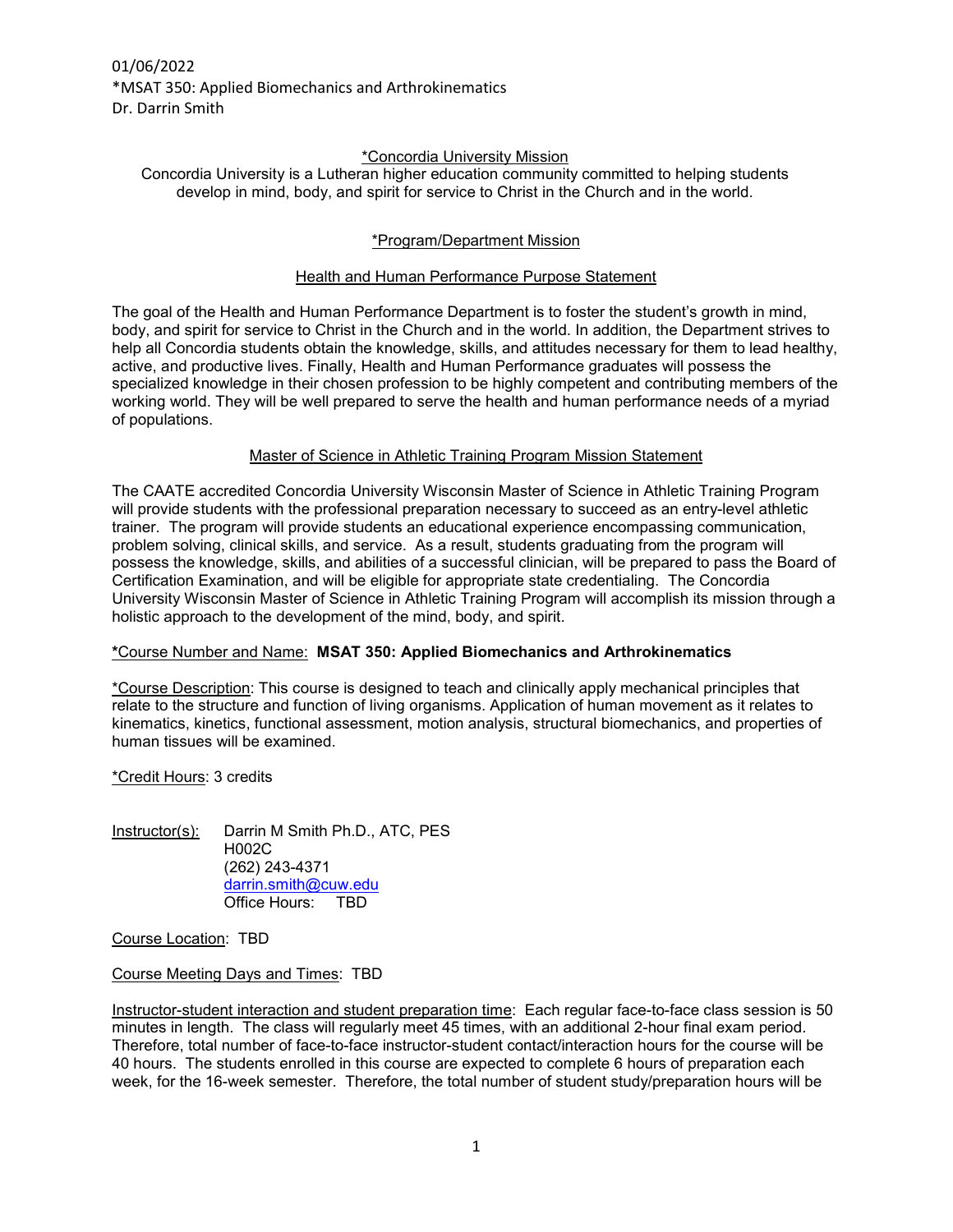01/06/2022 \*MSAT 350: Applied Biomechanics and Arthrokinematics Dr. Darrin Smith 96 hours. The combined total number of instructor-student contact and student preparation hours will be 136 hours.

Course Prerequisites: BIO 191

Required Resources:

Coach's Eye App (Version 5.3.4 or higher) The Precision Pack (includes the angle, timer, and spotlight tools). *THIS IS NOT THE FREE VERSION APP.* 

Additional Learning Resources:

- 1. Laptop, Tablet, or Smartphone/iPhone
- 2. Socrative Student (Website access: **<http://b.socrative.com/login/student/>) Room #: 899172c6**
- 3. AMA Formatting Resources: **[www.docstyles.com/library/amastat.pdf](http://www.docstyles.com/library/amastat.pdf) [www.library.tamu.edu/help/help-yourself/citing-sources/files/Using-the-AMA-Style.pdf](http://www.library.tamu.edu/help/help-yourself/citing-sources/files/Using-the-AMA-Style.pdf)**
- 4. Centre for Evidence-Based Medicine **– [www.cebm.net](http://www.cebm.net/)**
- 5. Physiotherapy Evidence Database (PEDro) **– [www.pedro.org.au](http://www.pedro.org.au/)**
- 6. PubMed Clinical Queries **– [www.ncbi.nlm.nih.gov/pubmed/clinical](http://www.ncbi.nlm.nih.gov/pubmed/clinical)**
- 7. Gray Institute of Applied Functional Science **– [www.grayinstitute.com](http://www.grayinstitute.com/)**
- 8. Medical Term Pronunciation Program **- [http://www.howjsay.com](http://www.howjsay.com/)**

#### Suggested Apps:

- 1. Visible Body (Version 1.0.0 or higher)
- 2. Essential Skeleton 4 (This is a free app! Try it out!)

Teaching Strategies: This course will utilize: online lectures/presentations, in class critical thinking exercises, group discussions, collaborative quizzes, written documentation practices, applied principles of evidenced-based practice, live patient interaction, and various forms of immediate student feedback.

#### Course Evaluation and Grading:

| Midterm Examination                                        | 25 points        |
|------------------------------------------------------------|------------------|
| <b>Final Examination</b>                                   | 25 points        |
| Quizzes $(5 \text{ @ } 10 \text{ pts each})$               | 50 points        |
| Laboratory Activities $(5 \text{ @ } 10 \text{ pts each})$ | 50 points        |
|                                                            | Total 150 points |

### 1. Written Examinations (Targeted SLOs 1, 2, 4)

Two written examinations (midterm and final) will be given over the course of the semester consisting of lecture, quiz, assigned reading, and laboratory activities. Exam questions will be designed to address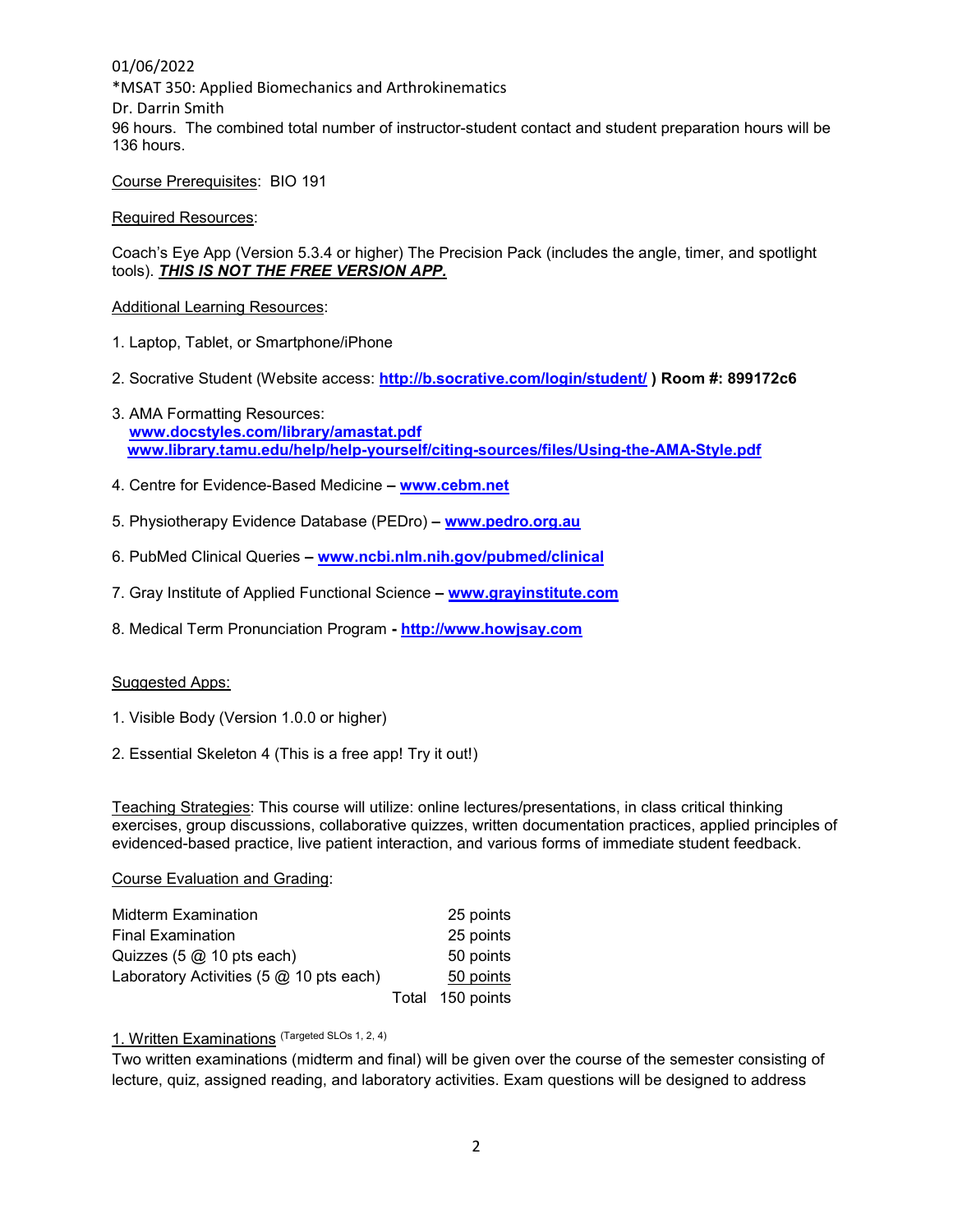\*MSAT 350: Applied Biomechanics and Arthrokinematics Dr. Darrin Smith material knowledge, comprehension, application, analysis, synthesis, and evaluation of all class concepts.

### 2. Quizzes (Targeted SLOs 1, 2, 4)

There will be approximately 5 quizzes given (online or in class) used to calculate the quiz grade. Quiz questions will be designed to address material knowledge, comprehension, application, analysis, synthesis, and evaluation of all class concepts.

### 3. Motion Capture Analysis Laboratory Activities (Targeted SLOs 1, 2, 4)

Laboratories will be assigned for corresponding lecture sections for various areas of the body. These will address recall, critical thinking and problem solving application. Using the Coach's Eye App, students will practice and develop assessment and evaluation skills that examine selected movement patterns of human function. Assessment components include: movement drivers, internal forces, external forces, arthrokinematics, physiological movement, and activity specific muscle activation. Instructions and rubrics will be posted online via Blackboard throughout the course of the semester.

Learners will be asked to construct several comprehensive biomechanical analyses of common sport/rehabilitation exercises/activity on themselves. Students will identify, analyze and discuss the following over several constructed screencasts:

- The basic purpose of the movement along with underlying mechanical objectives
- The primary movement phases of the task
- The simultaneous versus sequential nature of the movement
- The mechanical principles that are relevant to the movement and those physical forces which oppose or assist the movement
- The arthro/ osteokinematics associated with each movement phase for selected articulations of the kinetic chain
- Possible injury considerations that could result from range of motion or motor control dysfunction

## *It's required that Coaches Eye Movement Analysis Software be utilized for all laboratory activities.*.

All point totals (including: number of tests, quizzes, or additional assignments) are subject to change based on class covered content. The instructor reserves the right to change/waive course requirements based on the amount of content presented and or taught in class. Audio or video recording of any class sessions is prohibited unless the instructor has granted permission (in writing) to the student. The instructor reserves the right to make changes to this syllabus as they see appropriate for successful completion of this course.

| <b>Grading scale:</b> |                   |                   |                 |
|-----------------------|-------------------|-------------------|-----------------|
| $93 - 100\% = A$      | $83 - 86\% = B$   | $73 - 76\% = C$   | $63 - 66\% = D$ |
| $90 - 92\% = A$       | $80 - 82\% = B$   | $70 - 72\% = C$   | $60 - 62\% = D$ |
| $87 - 89\% = B +$     | $77 - 79\% = C +$ | $67 - 69\% = D +$ | 59 - below = F  |

### Course and Instructor Policies:

Note that this syllabus is a general plan for the course and deviations announced to the class, by the professor, may be necessary.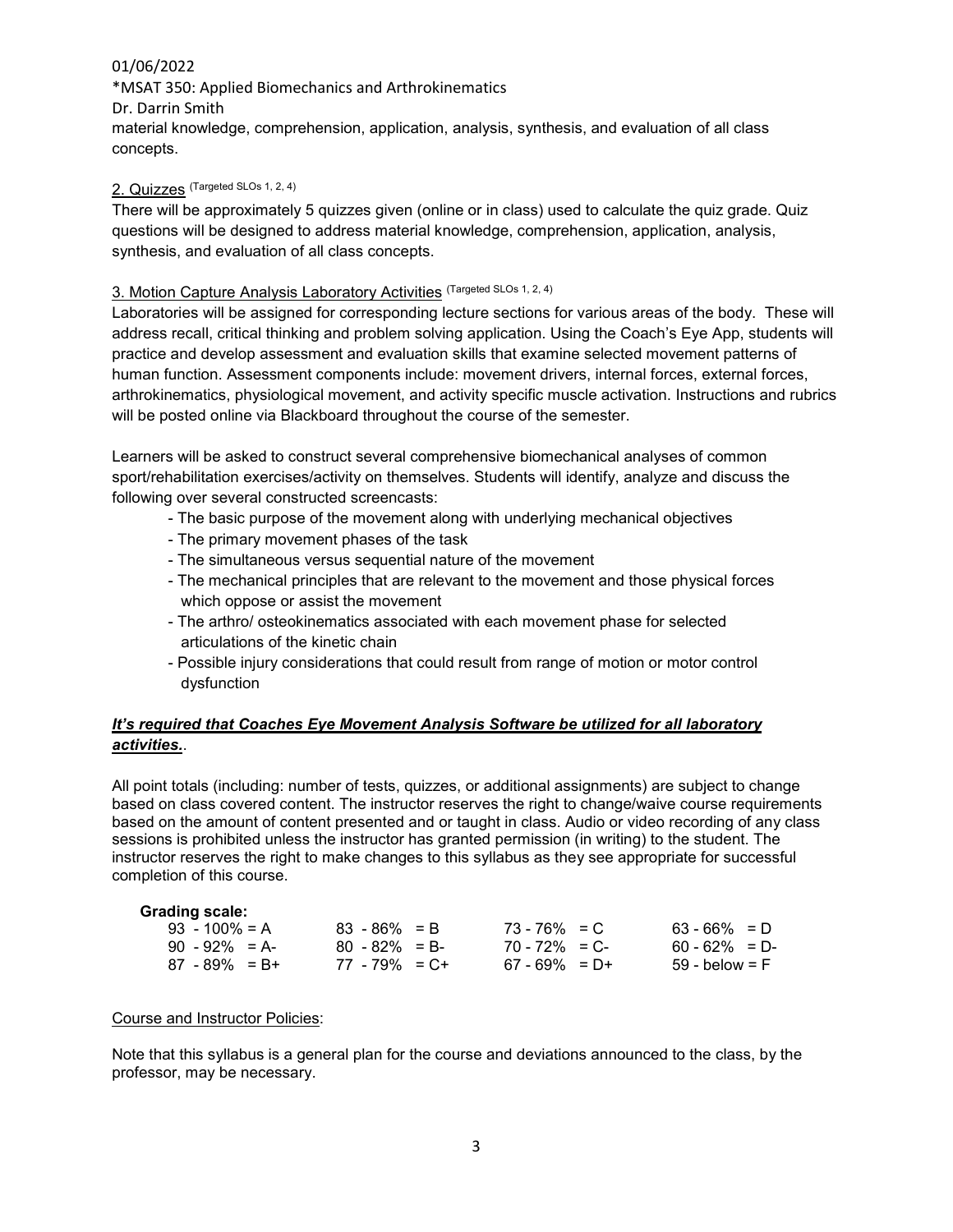\*MSAT 350: Applied Biomechanics and Arthrokinematics

Dr. Darrin Smith

**Attendance Policy:** Students are required to attend each class in order to receive full credit for the course. In the event that a student must miss a class, prior notice must be given to the instructor at least ONE WEEK in advance. In the case of emergencies, notice must be given to the instructor prior to the start of class. Excused absences for class will not be counted against the student, but the student must make an effort to make up work missed. If the student does not contact the instructor to make up missed work within ONE WEEK, a grade of "0" will be recorded in the gradebook.

**Cell Phone Policy:** The use by students of cell phones, PDAs, or similar communication devices during scheduled class time is prohibited. All such devices must be turned off or put in a silent (vibrate) mode and ordinarily should not be taken out during class. Given the fact that these same communication devices are an integral part of the University's emergency notification system, an exception to this policy would occur when numerous devices activate simultaneously. When this occurs, students may consult their devices to determine if a university emergency exists. If that is not the case, the devices should be immediately returned to silent mode and put away. Other exceptions to this policy may be granted at the discretion of the instructor.

**Examination/Assessment Policy:** Students are required to complete each examination and assessment in order to receive full credit for the course. In the event that a student must miss an examination or assessment, prior notice must be given to the instructor at least ONE WEEK in advance. The alternative examination or assessment will then be scheduled prior to the original date, when possible. In the case of emergencies, notice must be given to the instructor prior to the start of class and written documentation of the emergency must be provided to the professor. If the student does not contact the instructor with the appropriate documentation and a request for an alternative examination or assessment within ONE WEEK, NO make-up examination or assessment will be given. The style and content for any alternative examination or assessment is at the professor's discretion. Any exceptions to any of the above will result in a zero (0) grade for the examination or assessment.

**Late Assignment Policy:** Each assignment is due on the date specified on the class schedule and/or as announced in class. NO late assignments will be accepted. If a student will be missing class due to travel/illness/etc., he/she has ONE week to contact the instructor to make up any missed assignments.

**Dress Code for Laboratory Activities**: All students are expected to wear appropriate clothing for laboratory activities. The instructor will announce (in class or via email) 48 hours in advance when a class lab activity will be taking place. These labs may require being dressed in shorts and a t-shirt to allow for accurate performance of various forms of assessment/treatment. Students are expected to conduct themselves in a professional manner during all classroom activities.

\*Program/Department Policies*:* Please refer to the Master of Science in Athletic Training Program Handbook for all MSAT program policies and procedures.

### *\**Concordia University Policies:

\*Accessibility Services: In accordance with the Americans with Disabilities Act (ADA) and the Americans with Disabilities Amendments Act (**ADAAA**) and Section 504 of the Vocational Rehabilitation Act of 1973, individuals with disabilities are protected from discrimination and assured accessibility services and accommodations that provide equal access to the activities and programs of the University. Students with a disability who require accessible accommodations in order to obtain equal access to this course should contact the Director of the Academic Resource Center (ARC) & Accessibility Services:

- Mequon campus, Centers and Online (262) 243-4299 or [www.cuw.edu/arc](http://www.cuw.edu/arc)
- Ann Arbor campus (734) 995-7582 or [www.cuaa.edu/arc](http://www.cuaa.edu/arc)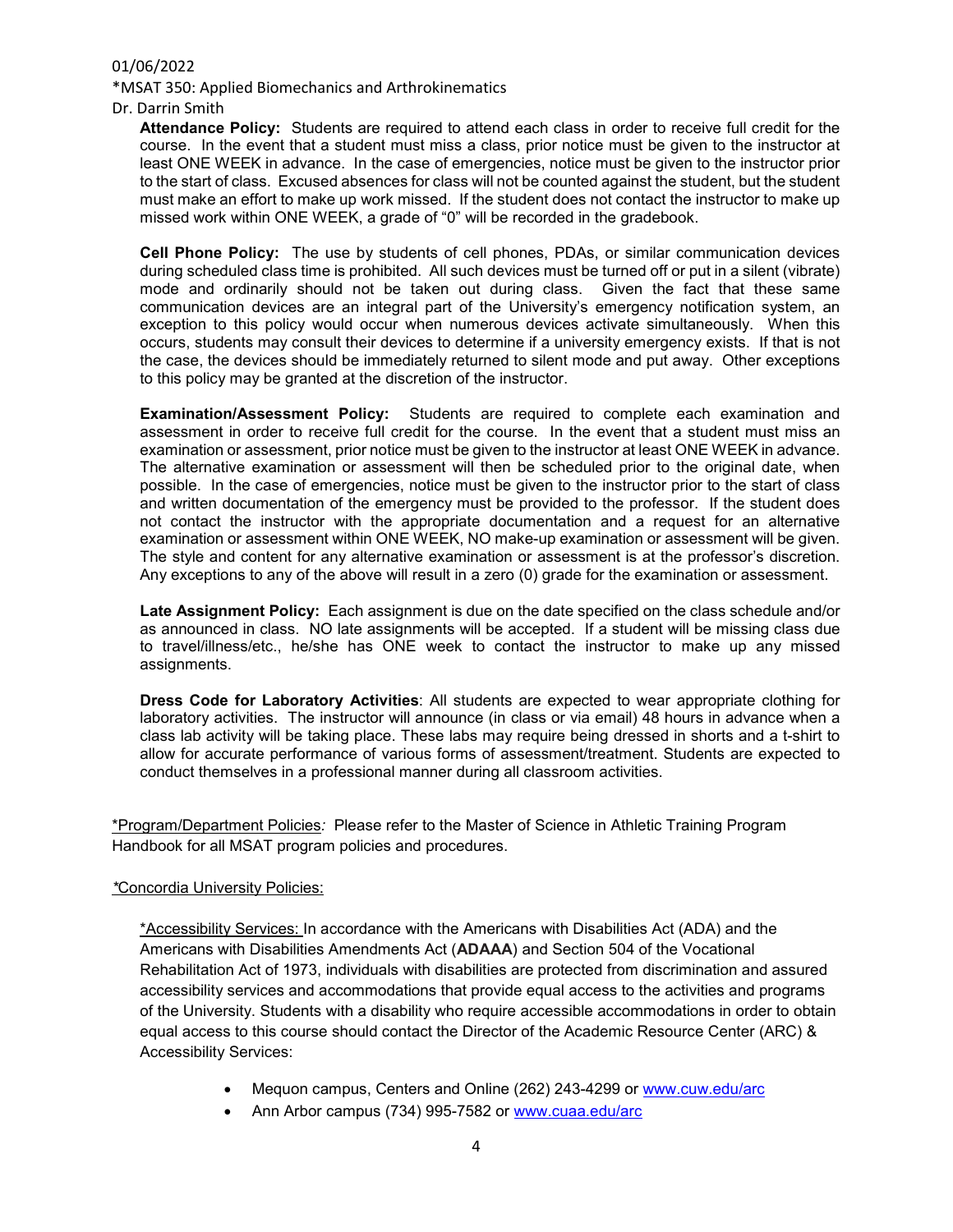### 01/06/2022 \*MSAT 350: Applied Biomechanics and Arthrokinematics Dr. Darrin Smith

\*Recording policy: Students may record class sessions when recording is part of an accommodation specified by the Academic Resource Center (ARC) & Accessibility Services. In all other circumstances, students must obtain the written permission of the course instructor prior to recording a class.

\*Academic Integrity Policy: Concordia University expects all students to display honest, ethical behavior at all times and under all circumstances. Academic dishonesty is defined as follows:

**Cheating:** includes, but is not limited to: a) the use of unauthorized assistance in taking any type of test or completing any type of classroom assignment; b) assisting another student in cheating on a test or class assignment, including impersonation of another student.

**Plagiarism:** includes, but is not limited to: a) failure to give full and clear acknowledgement of the source of any idea that is not your own; b) handing in the same assignment for two different courses without the consent of the instructors.

**Fabrication:** the forgery, alteration, or misuse of any University academic document, record, or instrument of identification.

**Academic Misconduct:** intentionally or recklessly interfering with teaching, research, and/or other academic functions.

**Sanctions:** Faculty members who find evidence of academic dishonesty have sole discretion to determine the penalty, using their professional judgment. This can include a failing grade in the course, or removal of the student from the course. Additional sanctions will be imposed when a student is found to have violated the academic integrity policy more than once; these sanctions may include suspension or expulsion from the university.

\*Test integrity software: Some academic courses and programs use test integrity software. Respondus LockDown Browser and/or Respondus Monitor may be required for exams taken through the learning management system. Students may be required to complete an identity authentication procedure and be recorded using audio and video during the exam session. Students cannot print, make screen captures, access other web pages, or access other applications while taking the exam. If test integrity software will be used in this course, the instructor will provide additional information.

[Respondus LockDown Browser information for students](http://celt.cuw.edu/respondus-lockdown-browser/) [Respondus Monitor information for students](http://celt.cuw.edu/respondus-monitor/)

\*Concordia University Required Student Technology: Please see the following link for required technology resources. Your individual program may have different requirements. Link to computer [requirements for Mequon students.](https://www.cuw.edu/academics/services/technology-services/computer-requirements.html) or [Link to computer requirements for Ann Arbor students.](https://www.cuaa.edu/academics/services/technology-services/computer-requirements.html)

\*Title IX Policy: Concordia University is committed to fostering a safe, productive learning environment. University policy and federal law (Title IX) prohibit discrimination on the basis of sex which includes but is not limited to harassment, domestic and dating violence, sexual assault, and stalking. Sexual misconduct of any type is not permitted by the university. Please see the following link for more information about CU's policies and procedures concerning sexual misconduct: [Title IX Policy](https://www.cuw.edu/about/offices/title-ix-sexual-harassment-policies/index.html)

\*Relationship to the Curriculum**:** This course will expand on knowledge the students possess from the previous year's courses (BIO 191 and BIO 192). It is designed to promote self-exploration of the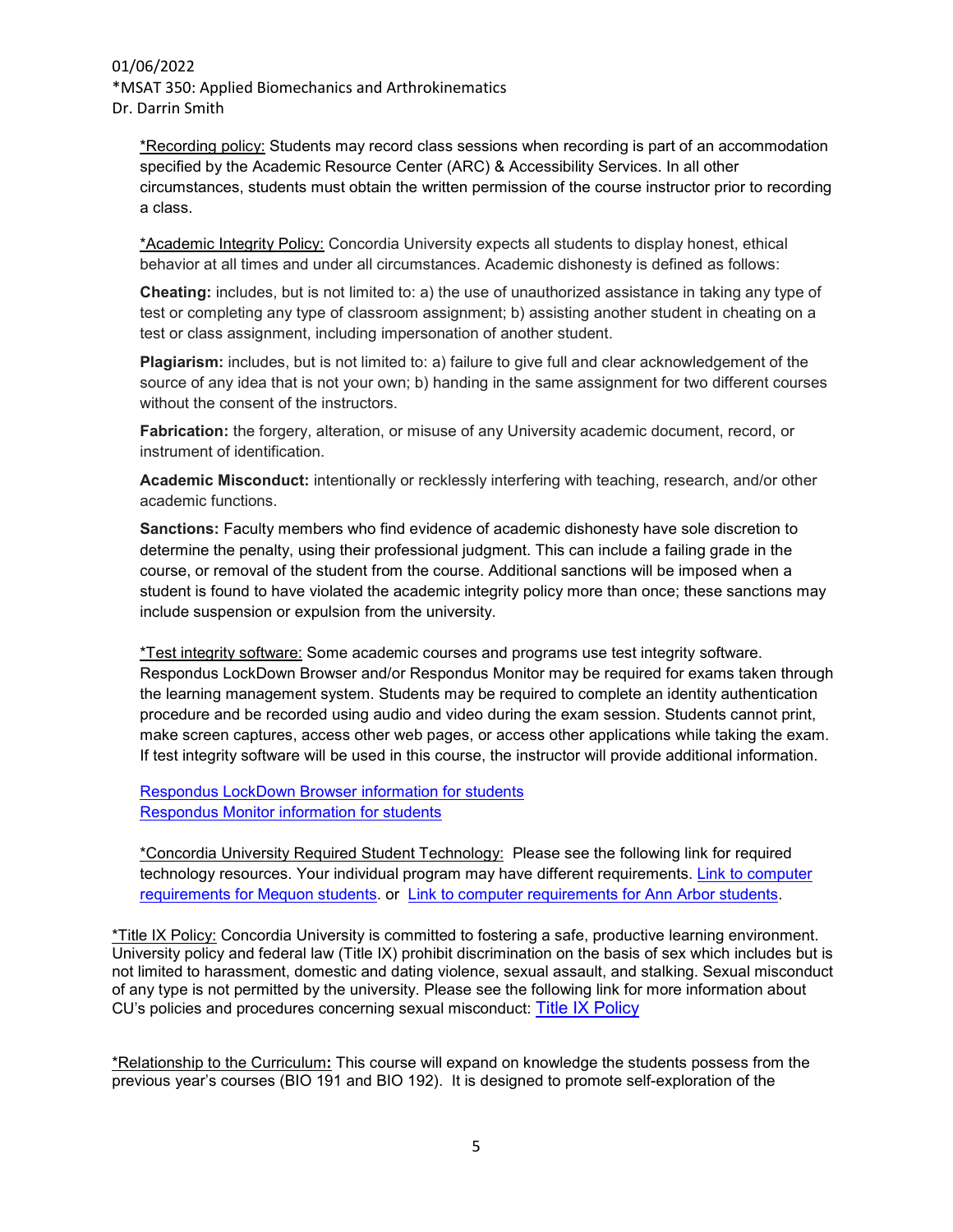\*MSAT 350: Applied Biomechanics and Arthrokinematics

Dr. Darrin Smith

independent learning process. Attention will focus on the clinical application of biomechanical anatomy as it relates to function, assessment, and rehabilitation of the injured patient.

\*Connection to Concordia University Global Learning Outcomes (GLOs): This course is designed to connect to the following Concordia University Global Learning Outcomes:

3. Integrated Disciplinary Knowledge: For this GLO, students will understand the importance of a patient-centered approach to health care, involving all disciplines.

5. Communicative Fluency: For this GLO, students will communicate with others in an oral and written professional format.

\*Program/Department Student Learning Outcomes: This course will address the following Athletic Training Program Student Learning Outcomes:

- 1. Students will communicate effectively with others in an oral or written professional format.
	- 1.1 Students will communicate professionally, to a variety of audiences, utilizing various media modes.
	- 1.2 Students will write clearly and professionally, using appropriate medical vernacular.
- 2. Students will demonstrate effective critical thinking and problem solving. 2.2 Students will apply an evidence-based model to make informed decisions about patient care.

Course Objectives: As a result of this class, the student will:

- 1. Identify, recall and demonstrate principles and concepts of body movement, including normal osteokinematics and arthrokinematics
- 2. Design and appraise functional assessment as it relates to injured and non-injured populations
- 3. Examine and inspect posture and fundamental movement patterns in accordance to soft and bony tissue stress
- 4. Assess the quantity and quality of osteokinematic joint motion as part of functional movement pattern
- 5. Recognize and identify normal/dysfunctional joint play (arthrokinematics)
- 6. Explain the relationship between posture, biomechanics, and ergodynamics and the need to address these components for a therapeutic and/or preventative intervention
- 7. Identify areas of dysfunction and develop corrective strategies utilizing evidenced-based principles to address individual deficiencies.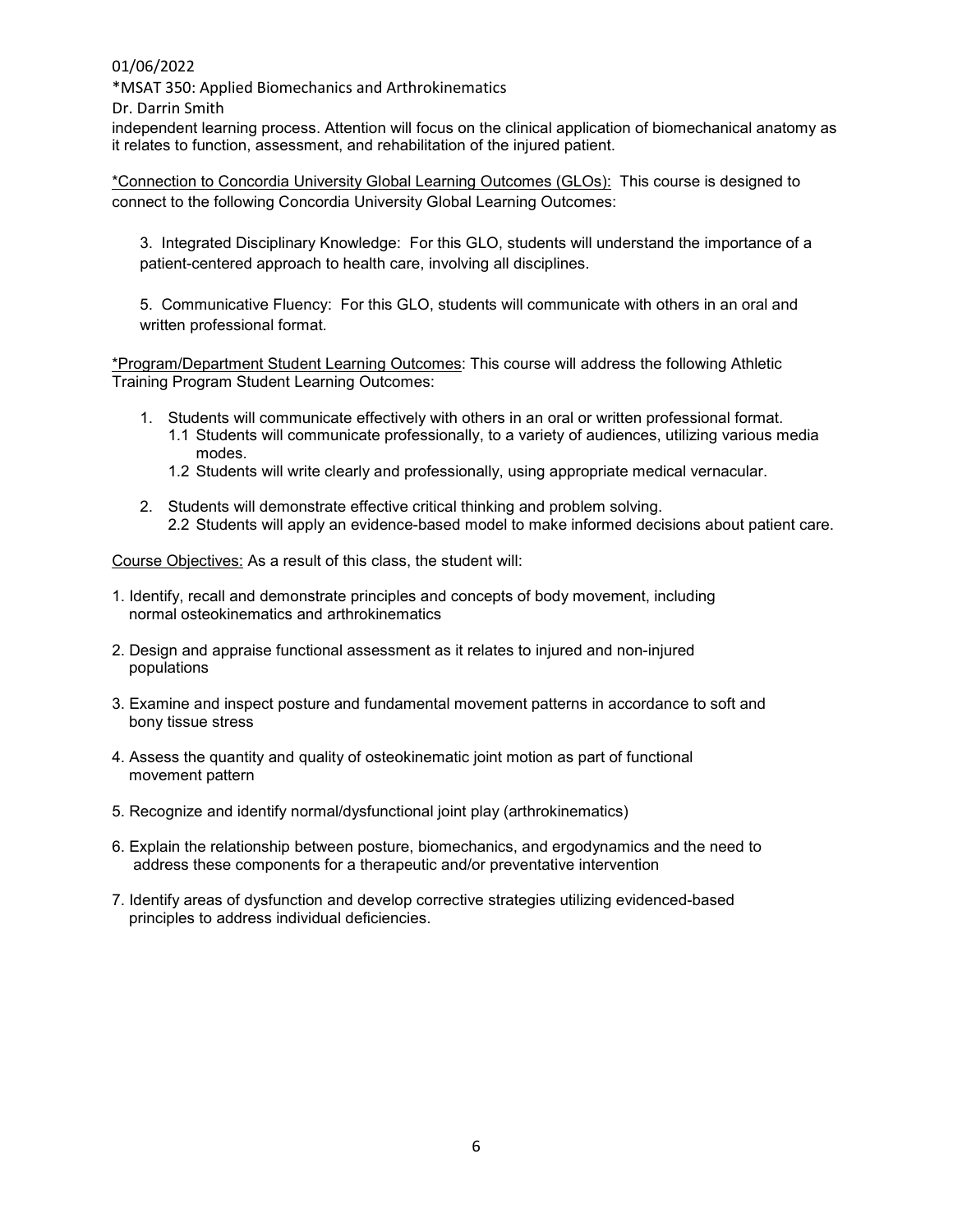## 01/06/2022 \*MSAT 350: Applied Biomechanics and Arthrokinematics Dr. Darrin Smith

|  | Class Schedule: The following schedule is tentative and changes may be necessary. |  |  |
|--|-----------------------------------------------------------------------------------|--|--|
|--|-----------------------------------------------------------------------------------|--|--|

| <b>DATE</b>             | <b>TOPIC</b>                                                                                        | <b>READING</b>                                                                                              | <b>SLOs</b> |
|-------------------------|-----------------------------------------------------------------------------------------------------|-------------------------------------------------------------------------------------------------------------|-------------|
| 8/27<br>8/29<br>8/31    | <b>Principles of</b><br><b>Human Motion</b><br><b>Coaches Eye App</b><br><b>Training</b>            | <b>MSAT 350 Welcome Letter</b><br><b>Coach's Eye Online Tutorials</b><br>Introduction to B & A Handout      | 1, 2, 4     |
| 9/3<br>9/5<br>9/7       | Labor Day - No<br><b>Class (9/4)</b><br><b>Basics of</b><br><b>Biomechanical</b><br><b>Analysis</b> | <b>Basics of Biomechanical Analysis Handout</b><br>The Musculoskeletal System Handout                       | 1, 2, 4     |
| 9/10<br>9/12<br>9/14    | <b>Basics of</b><br><b>Biomechanical</b><br><b>Analysis</b><br><b>The Kinetic Chain</b>             | <b>Basics of Biomechanical Analysis Handout</b><br>The Musculoskeletal System Handout                       | 1, 2, 4     |
| 9/17<br>9/19<br>9/21    | <b>The Kinetic Chain</b><br>The Foot, Ankle,<br><b>&amp; LL</b>                                     | <b>View the Kinetic Chain PPT</b><br><b>F/A/LL Handout</b>                                                  | 1, 2, 4     |
| 9/24<br>9/26<br>9/28    | The Foot, Ankle,<br><b>&amp; LL</b><br><b>The Knee</b><br><b>Complex</b>                            | <b>Knee Complex Handout</b>                                                                                 | 1, 2, 4     |
| 10/1<br>10/3<br>10/5    | <b>The Knee</b><br><b>Complex</b><br>The Hip, Pelvis,<br>and Sacrum                                 | <b>Hip &amp; Pelvis Handout</b>                                                                             | 1, 2, 4     |
| 10/8<br>10/10<br>10/12  | The Hip, Pelvis,<br>and Sacrum<br><b>Written Midterm</b><br><b>Exam</b>                             | Review and prepare to be tested on all material from<br>week 1-6 (excluding the hip/pelvis/sacrum material) | 1, 2, 4     |
| 10/15<br>10/17<br>10/19 | The L- Spine<br><b>No Class</b><br>10/18 & 10/19<br><b>Fall Break</b>                               | <b>Spine Handout</b>                                                                                        | 1, 2, 4     |